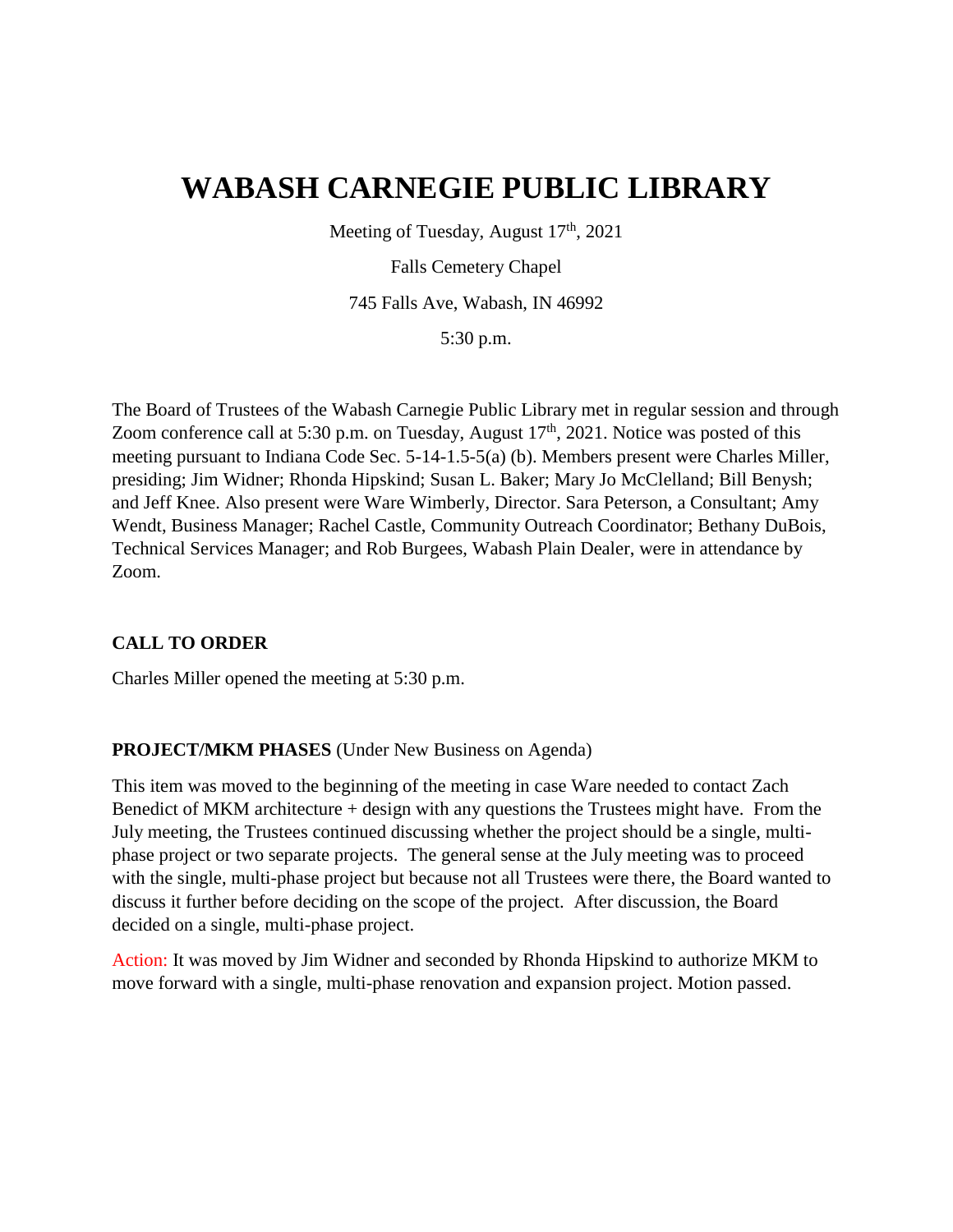*Minutes – Board of Trustees – August 17th, p, 2*

Ware told the Trustees that Mayor Scott Long, Ware, Jim Widner, and Charles Miller met to discuss when the Board could present its budget to City Council for approval of the increase in the appropriation from LIRF. They decided that the September 13 City Council meeting would be the appropriate time.

#### **CONSENSUS AGENDA**

The Consensus Agenda was presented and approved.

Action: Susan L. Baker moved, and Rhonda Hipskind seconded the motion to approve the Consensus Agenda. Motion passed.

#### **PRESIDENT'S REPORT**

No Report

#### **COMMITTEE REPORT**

#### Park Board

Bill Benysh reported on the last Park Board meeting where there were some issues such as fees and public meetings discussed. The Park Department is looking at a possible grant to renovate the City Park. Adam Hall, through Bill, inquired if the library would be interested in partnering to establish another StoryWalk at the City Park as part of the renovation. Ware and Polly expressed interest in looking at this possibility.

#### **NEW BUSINESS**

#### Advertise 2022 budget

Ware and the trustees discussed the proposed 2022 budget. It was partly addressed in the beginning of the meeting under the subject of PROJECT/MKM PHASES The budget keeps the Operating budget part the same in terms of the total amount at \$1,322,593.00. In reviewing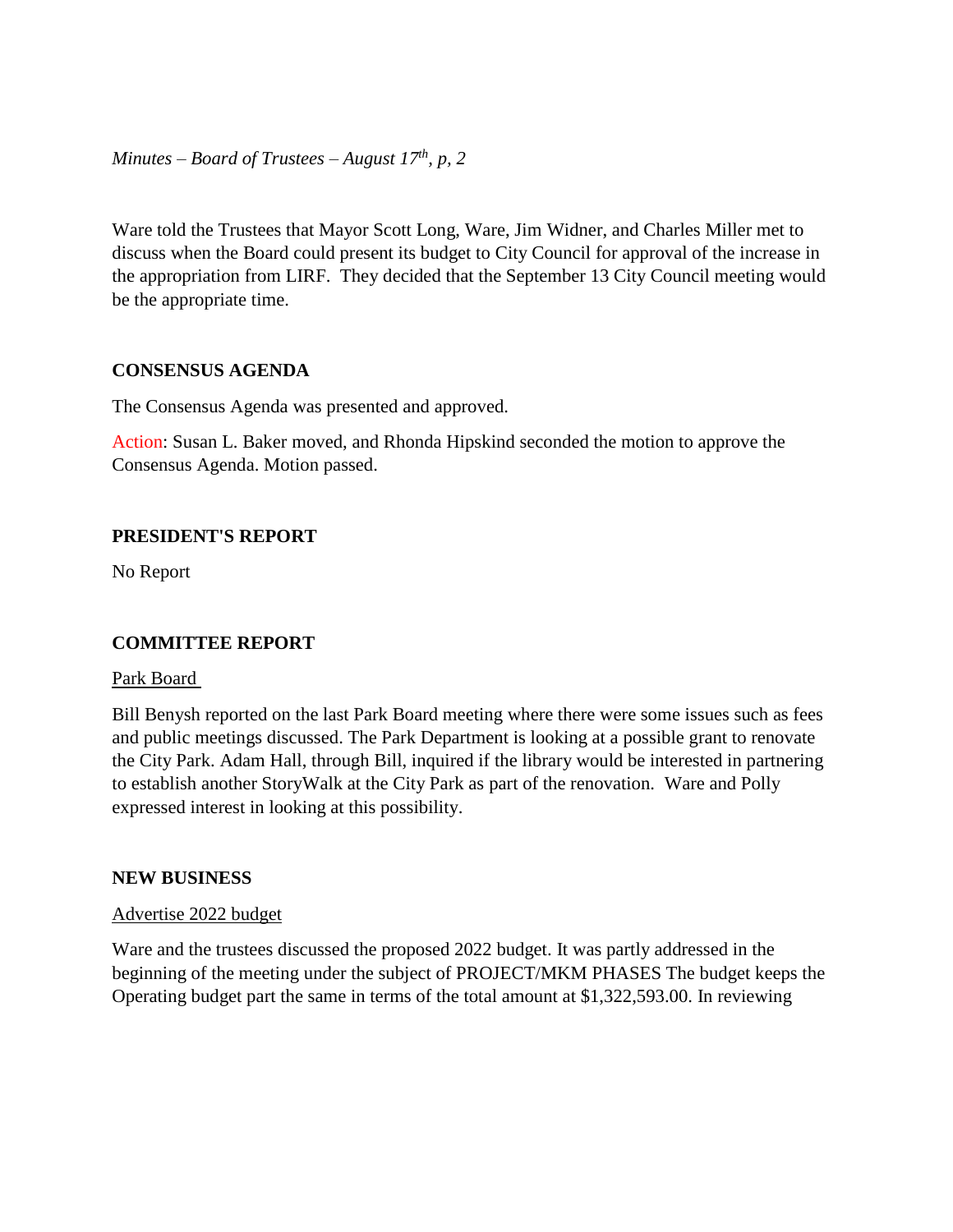previous year's budgets and this year's, Ware has decreased some lines to make sure there is room for increases in the Personnel part such as salaries, health insurance, etc. and put some funds to transfer from Operating to LIRF. In addition, the proposed budget has an increase in the appropriated Library Improvement Reserve Fund from \$300,000.00 to \$900,000.00 in anticipation of the following year's building project. Even though the library has the funds already to increase the LIRF amount up to \$900,000.00, State Law requires the library's designated fiscal body, the Wabash City Council, approval to use the increased appropriation in LIRF does not have a tax rate connected with it. Trustees agreed to move forward with the proposed budget for 2022.

Some questions concerning the location for the next few meetings that covered the public hearing and adoption of the 2022 budget. Along with dates, the places where meetings will be held need to be decided now to put the accurate information on Form 3 in the DLGF Gateway to advertise the 2022 budget. After discussion, it was decided to stay at the Falls Cemetery through the remainder of the year. Thus, Ware will need to put the Falls Cemetery Chapel for public hearing and adoption. There was also much discussion on meeting dates for the next few months due to trustees' schedule conflicts. It was agreed on the upcoming meetings on the following dates. The September Board meeting will be Thursday, September 16, and the October Board meeting being on Tuesday, October 12. The public hearing for the 2022 budget will be on September 16 also. Trustees approved to advertise the proposed 2022 budget.

Action: It was moved by Bill Benysh and seconded by Rhonda Hipskind to advertise the 2022 budget. Motion passed.

# Circulation Assistant/Student Assistant Hires

The library is going through some transitions with new Circulation Assistants in Circulation and Student Assistants. We have 4 Student Assistants and one Circulation Assistant leaving library employment to attend college. To fill those positions, Ware recommends hiring Sophie Trusty as a Circulation Assistant and Alexa Johnson as a Student Assistant in Youth Services. Sophie's hire as Circulation Assistant would replace Peighton King, who was a Student Assistant. Trustees discussed those hires and approved them.

Action: It was moved by Susan L. Baker and seconded by Bill Benysh to approve the hire of Sophie Trusty as a Circulation Assistant and Alexa Johnson as Student Assistant. Motion passed.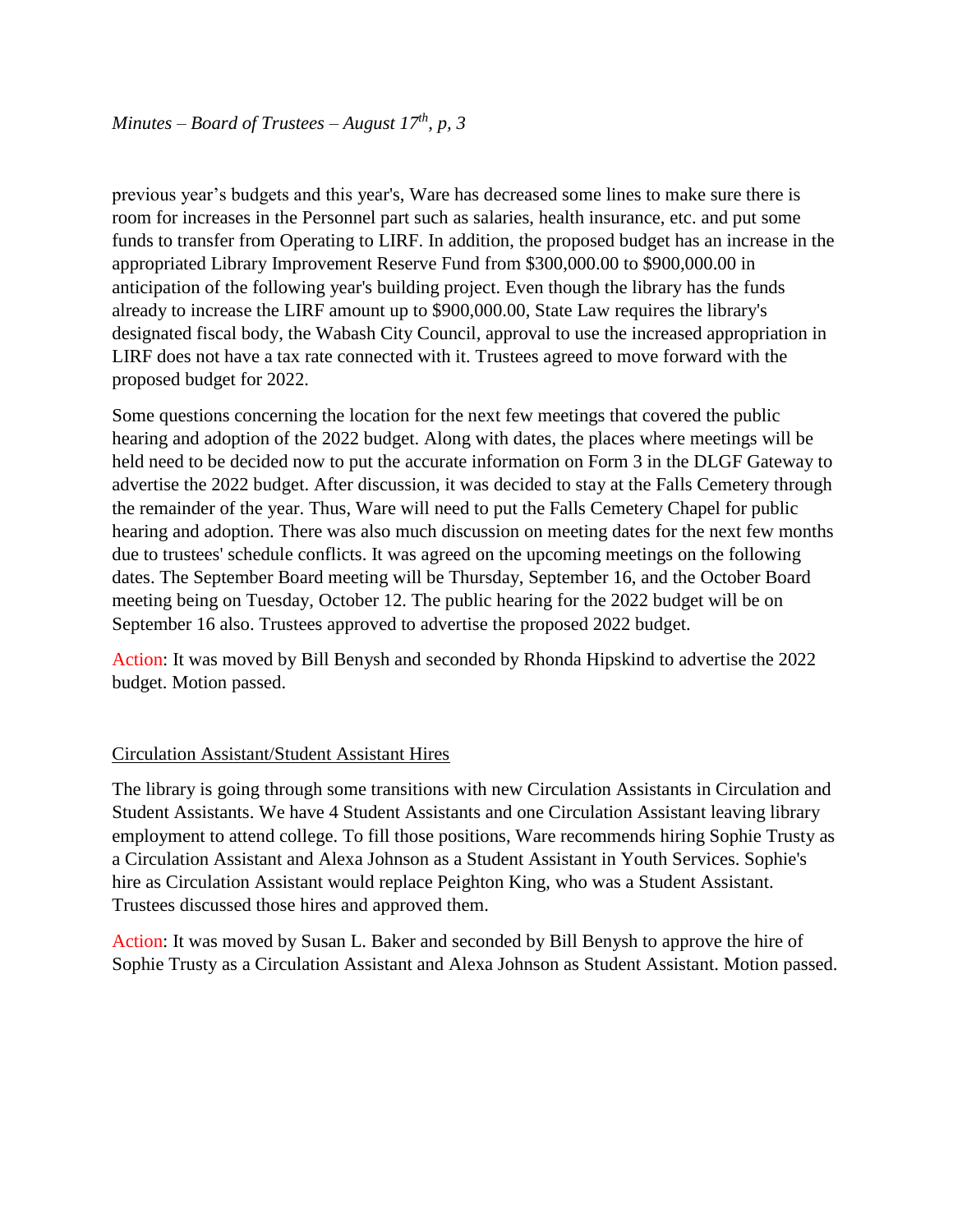## **Hotspot Policy**

Ware and the Trustees discussed increasing the checkout period for hotspots from 7 days to 14 days. For managing the flow of checking out and in hotspots, Ware and Abby, Information Services Manager, recommend extending the loan period from 7 days to 14 days. Trustees concurred with this. It was also noted that Wabash High School is providing hotspots too.

Action: It was moved by Mary Jo McClelland and seconded by Rhonda Hipskind to increase the checkout period for hotspots from 7 days to 14 days. Motion passed.

## Newspaper Archive

The Board and Ware reviewed renewing the online subscription to *Newspaper Archives*. The subscription costs \$2,386.00 for the package of Indiana and Ohio newspapers and cannot be broken down to just Indiana newspapers. Per Bethany DuBois, *Newspaper Archives* is the most cost-effective resource for this type of data. The Trustees discussed it and believe it is a valuable tool for library users. The Board discussed publicizing this resource more effectively, perhaps with articles in local newspapers and through social media. It was agreed to renew the subscription.

Action: It was moved by Susan L. Baker and seconded by Jeff Knee to renew the NewspaperArchives subscription for \$2,386.00. Motion passed.

# **DIRECTOR'S REPORT/ADMINISTRATIVE UPDATE**

#### MSD of Wabash County

Ware and the Trustees discussed the various sides of the issue of offering borrower's cards to the students and teachers of the Metropolitan School District of Wabash County. The Trustees are unsure what precisely MSDWC is requesting and if it is willing to pay for this service. The Trustees discussed the idea of having two or three Trustees meet informally with MSDWC officials but decided it would be better if they came to the September meeting.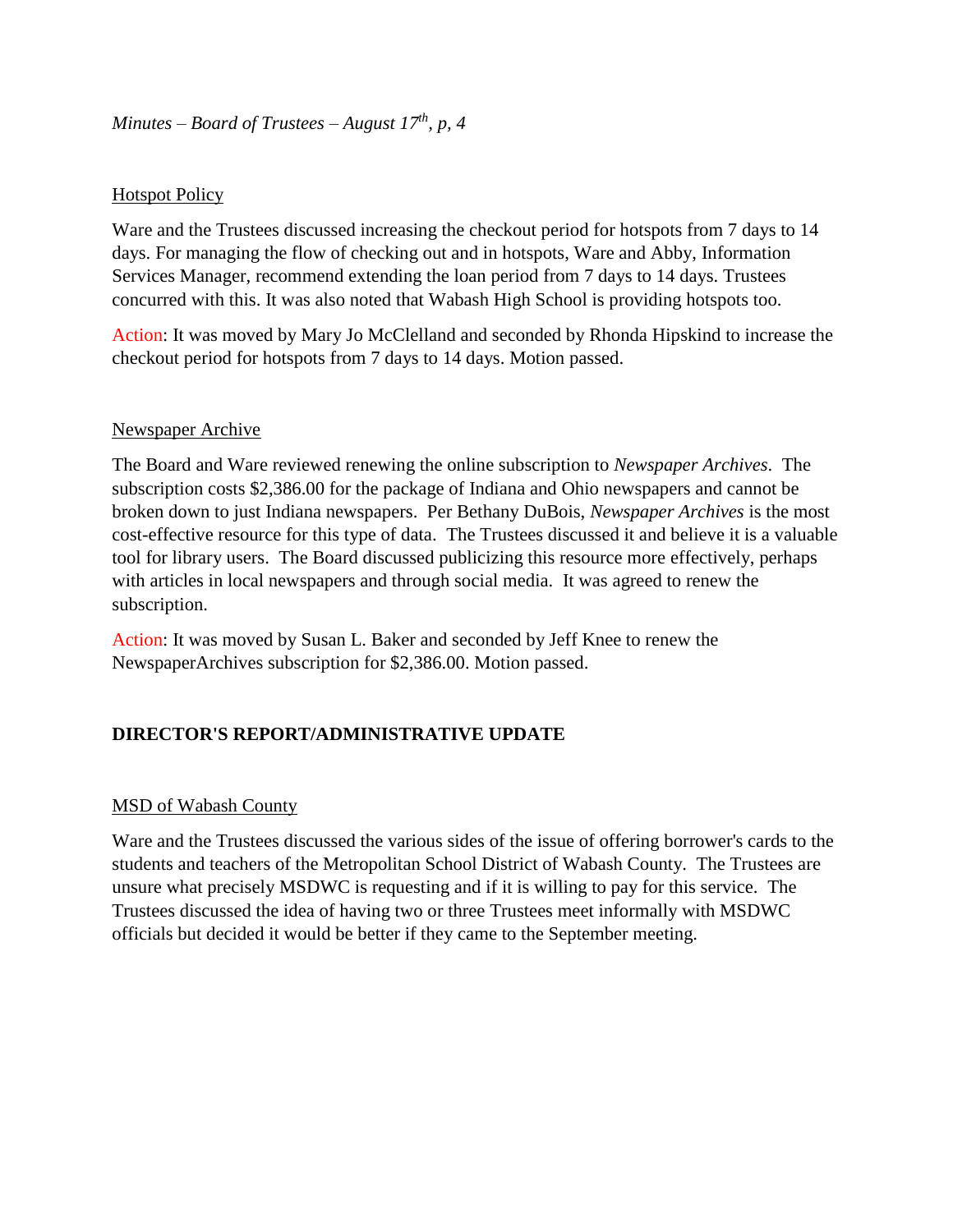# *Minutes – Board of Trustees – August 17th, p, 5*

#### Yearbooks – digital

Ware reported that the library had yearbooks from 1950 to 1988 digitized and they are available online to patrons although access is restricted to library card holders and only can be looked at them while in the city limits. Ware hopes Bethany DuBois will be at the September meeting to explain this further.

## Indiana Library Federation Annual Conference

Trustees and Ware discussed the possibility of trustees attending part of the Indiana Library Federation Annual Conference on November 16th and 17th. Ware will bring more detailed information about the conference at the September Board meeting.

## Masks/COVID

The Trustees and Ware had a long discussion about the increasing cases of the new COVID-19 variant in Wabash County and whether they should require all patrons and staff to wear masks, require just staff to wear masks and make it optional for patrons, or make it optional for patrons and staff to wear masks. Using the Level 0 to 3 metrics of the Indiana Department of Health, the Trustees decided that if Wabash County is under Level 2, facemasks will be optional for patrons and staff, if Wabash County is at Level 2, masks still will be optional for patrons but will be required for staff when they deal with the public, and if Wabash County is at Level 3, masks will be required for everyone who is in the library building."

#### Dr. Farlow's Property

The Trustees discussed the proposed purchase of the Farlow property and believe it will be beneficial to the library to buy it. The Board also agreed to discuss what to do with the building and property at upcoming Board meetings. The trustees decided to use funds from the Capital Outlays account of the Operating Budget to pay for the property.

Action: Bill Benysh moved, and Susan L. Baker seconded to purchase the Farlow Property (building and land) for \$35,000.00. The monies to come from the Capital Outlays in the Operating Budget for the purchase. Motion passed.